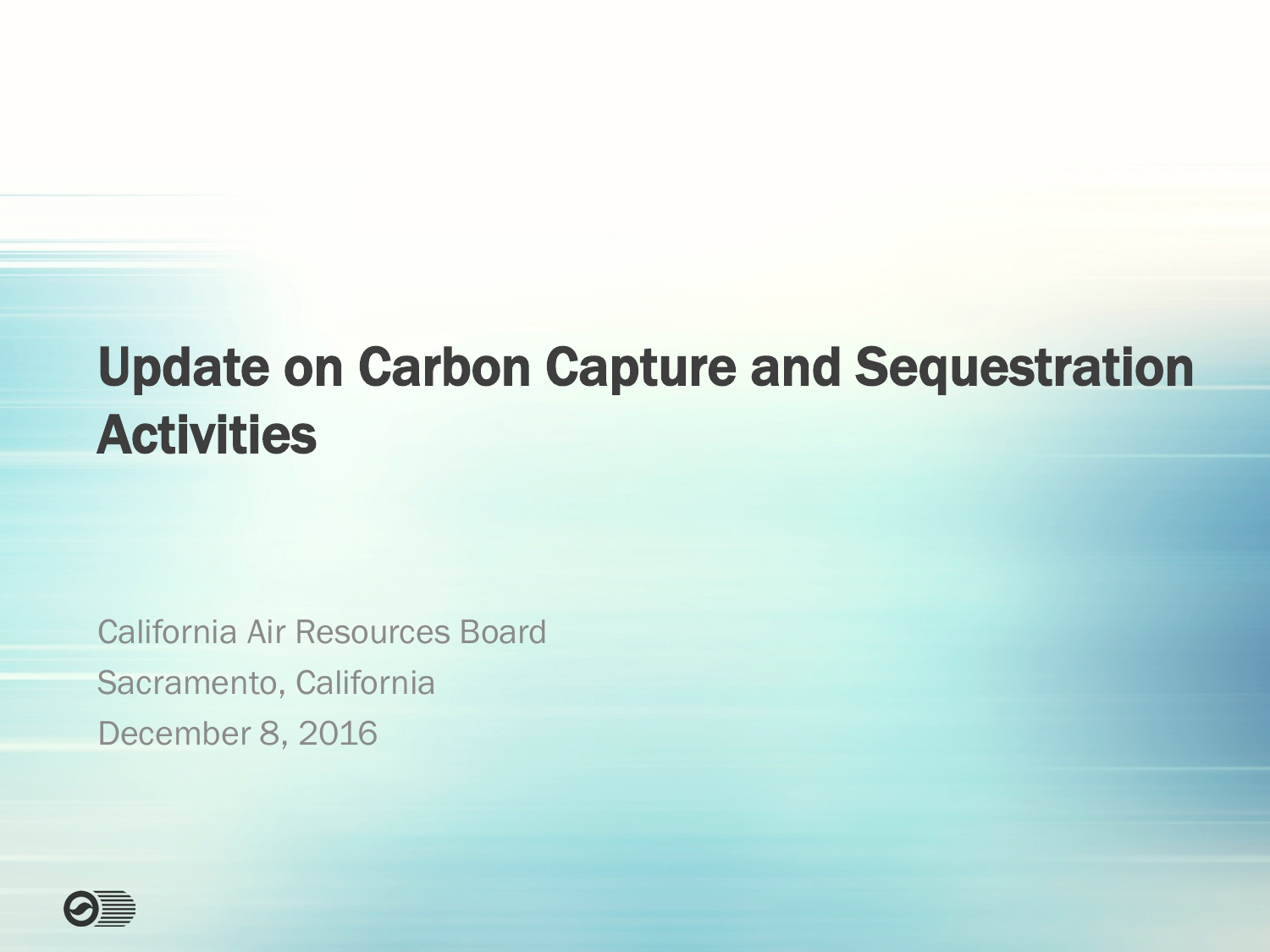## **Overview**

- Background
- Potential of Carbon Capture and Sequestration (CCS) in California
- Lessons Learned
- Design Principles
- Next Steps and Timeline

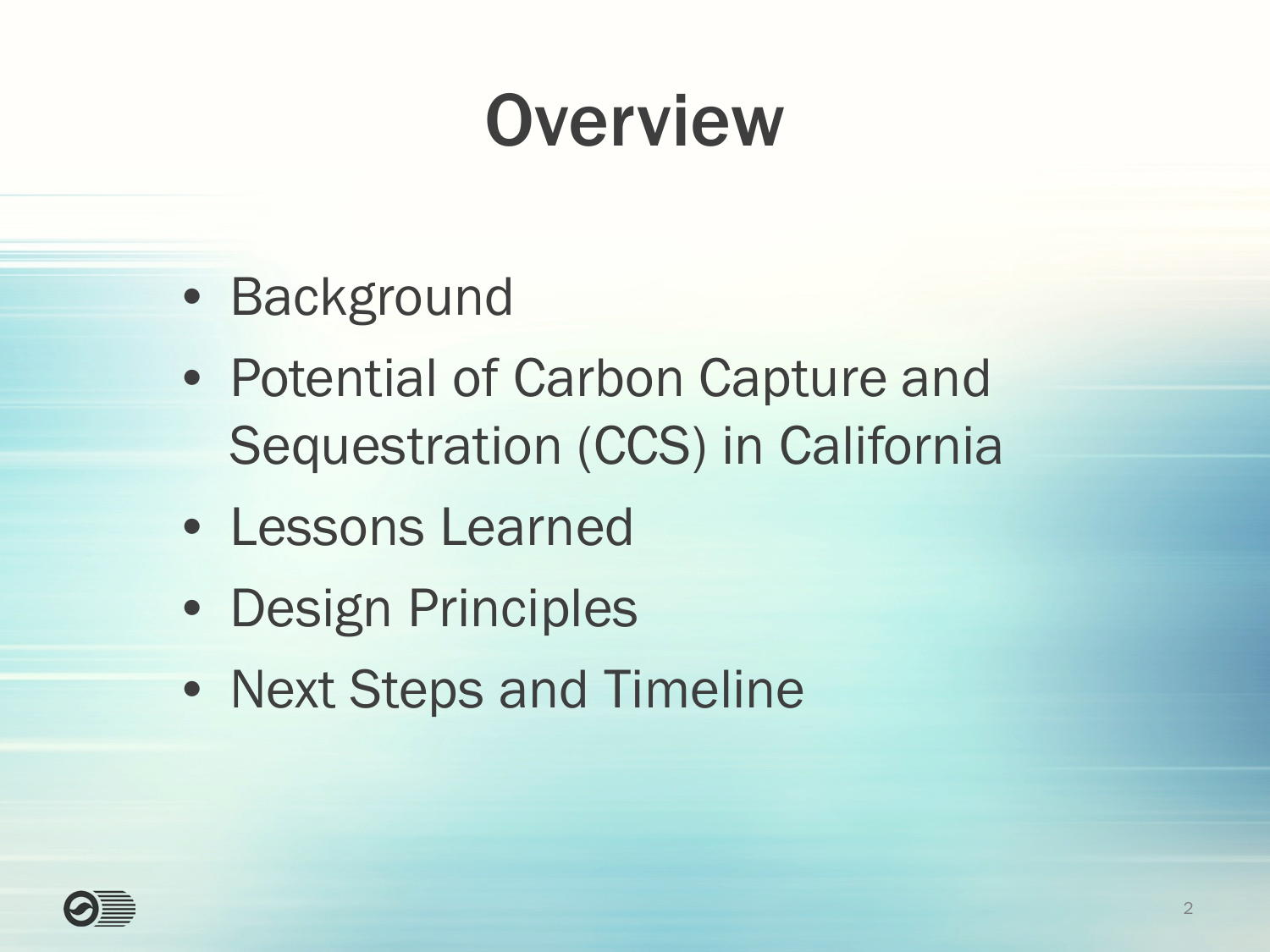# California's Climate Leadership

- Climate Goals
	- 40% greenhouse gas (GHG) reduction below 1990 levels by 2030
	- 80% reduction below 1990 levels by 2050
- California Council on Science and Technology found almost all solutions to 2050 goal require CCS
	- Consistent with IPCC studies for other regions
	- International Energy Agency emphasizes CCS not optional in meeting Paris climate agreement
	- Net negative carbon emission opportunities if combined with bioenergy

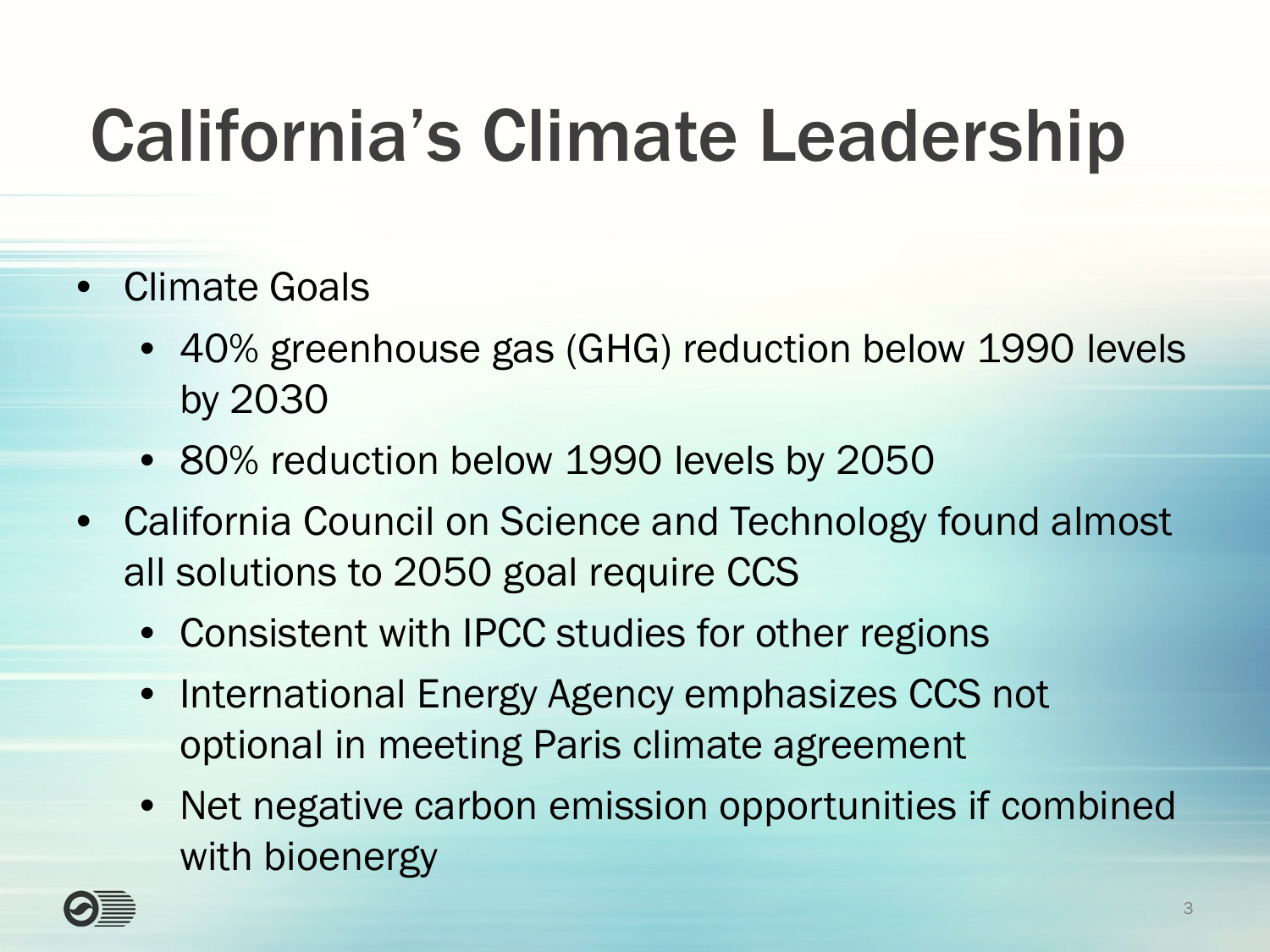# California CCS Background

- In 2010, ARB, CEC, and PUC created a Review Panel on CCS that issued recommendations\*
- Legislative appropriation and Board direction to develop CCS quantification methodology (QM):
	- Forms basis of future CCS regulatory effort
	- Proper accounting of  $CO<sub>2</sub>$  reductions
	- Board approval needed for CCS QM and protocols
- CCS included in all ARB Scoping Plans
- Coordinating with multiple state and federal agencies serving critical roles in CCS

\* https://www.arb.ca.gov/cc/ccs/ccs.htm

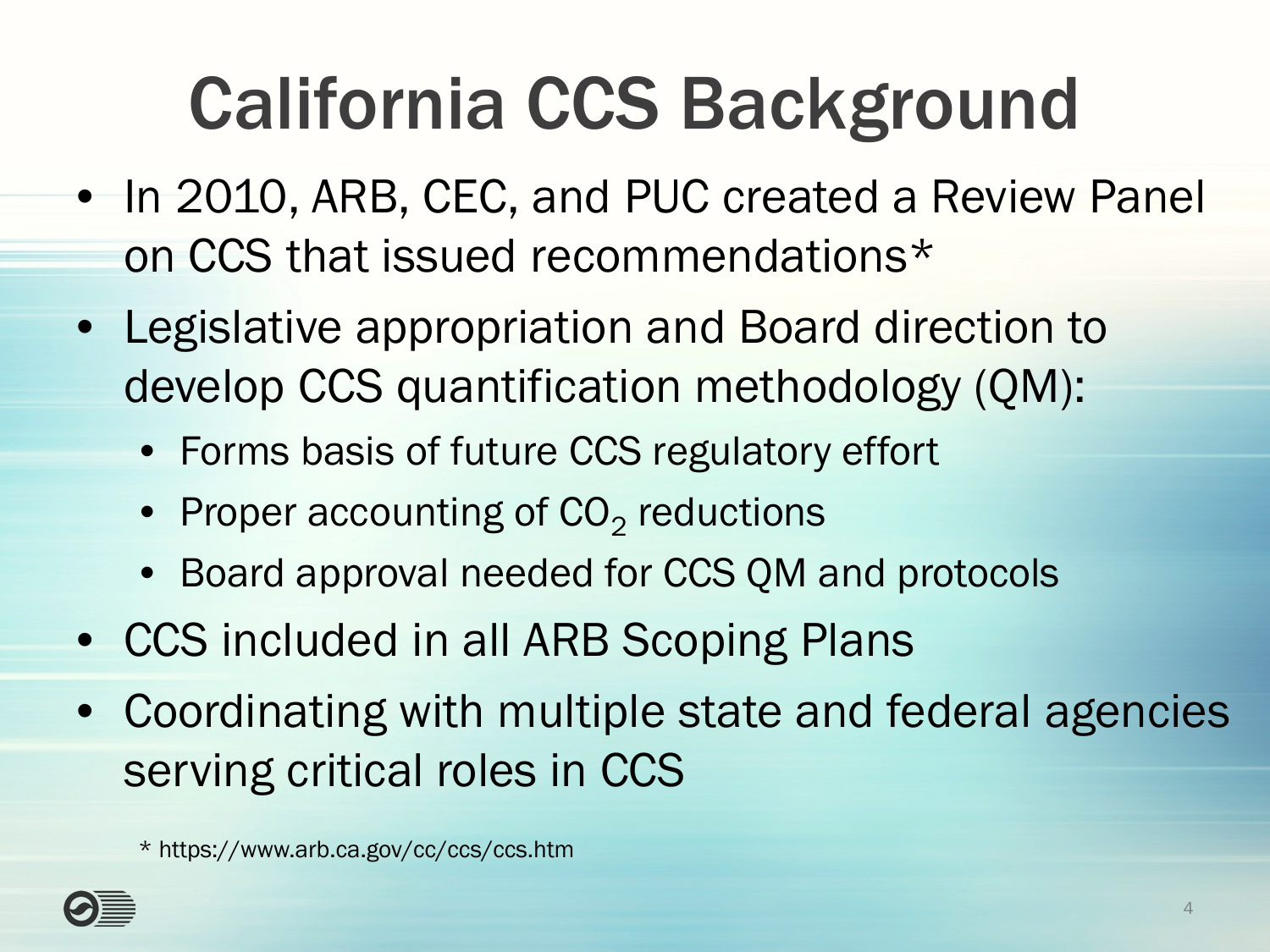#### Carbon Capture & Sequestration (CCS) or Utilization



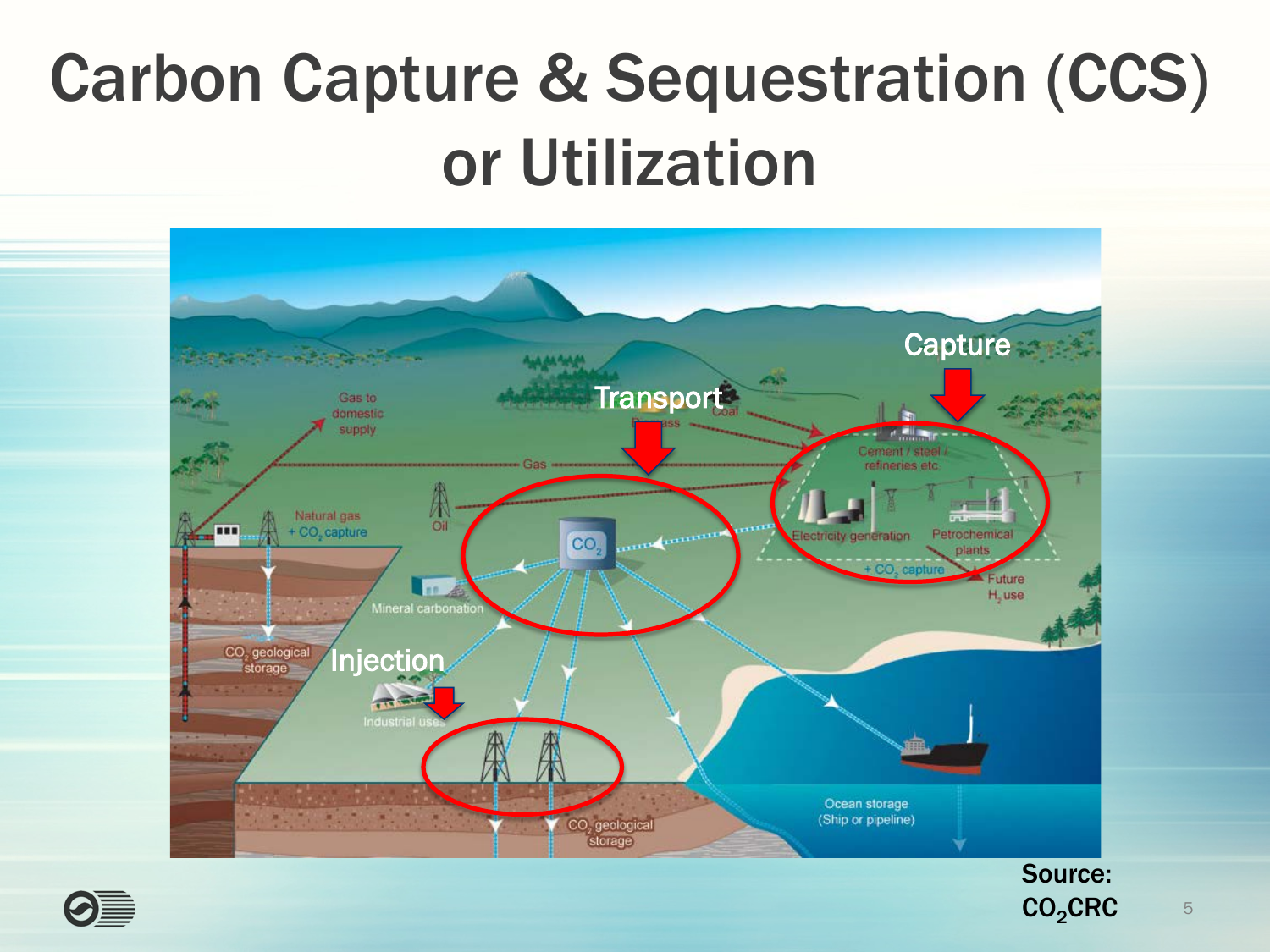# CO<sub>2</sub> Geologic Sequestration Options





Source:  $CO<sub>2</sub>$ CRC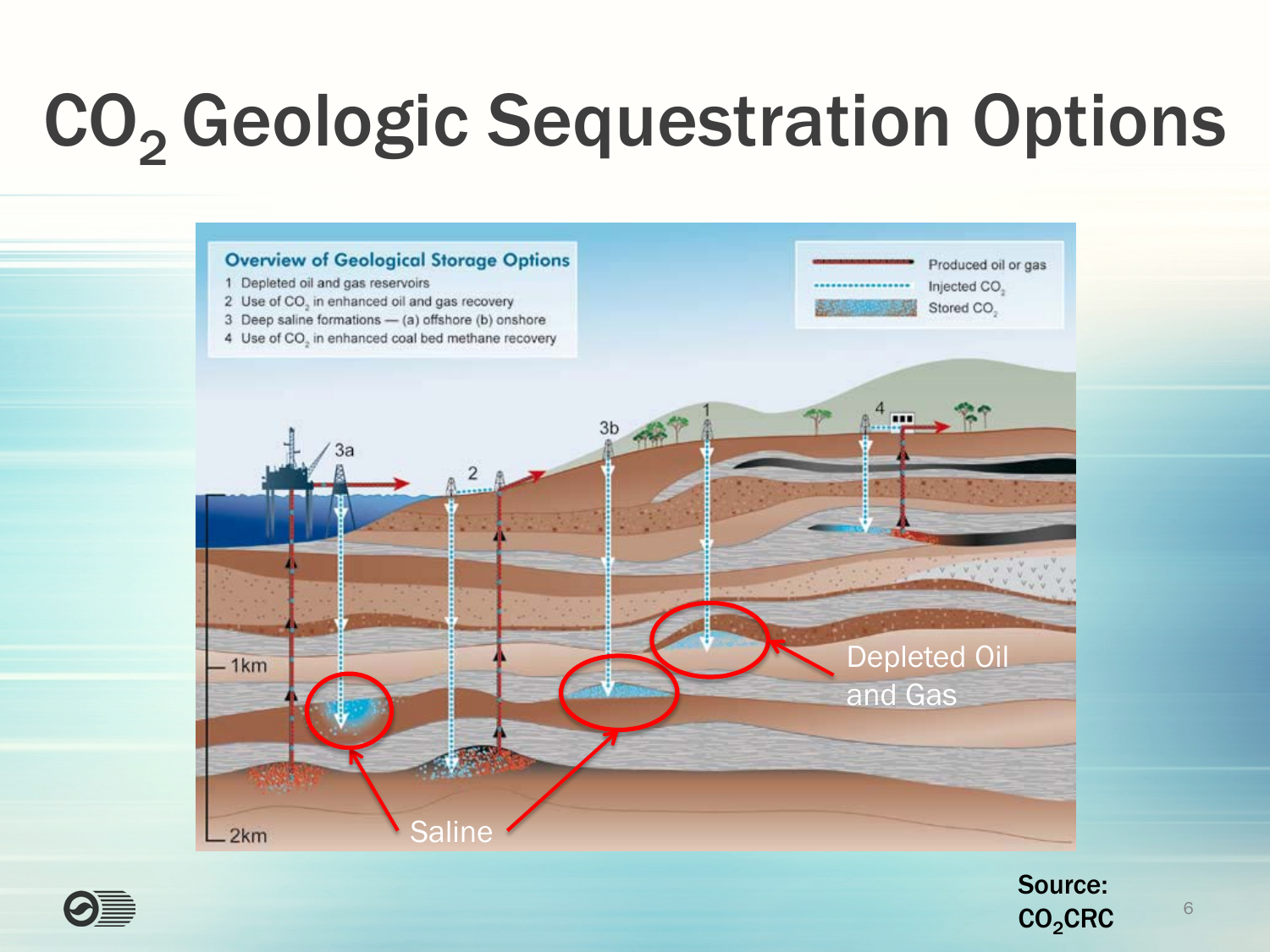# Status of CCS Technology

- 20 commercial-scale CCS projects either under construction or in operation
	- Potential injection rate of 40 MMT  $CO<sub>2</sub>/yr$
	- $\bullet$  5 saline and 15 CO<sub>2</sub>-EOR
	- None in California but some may serve CA fuel market



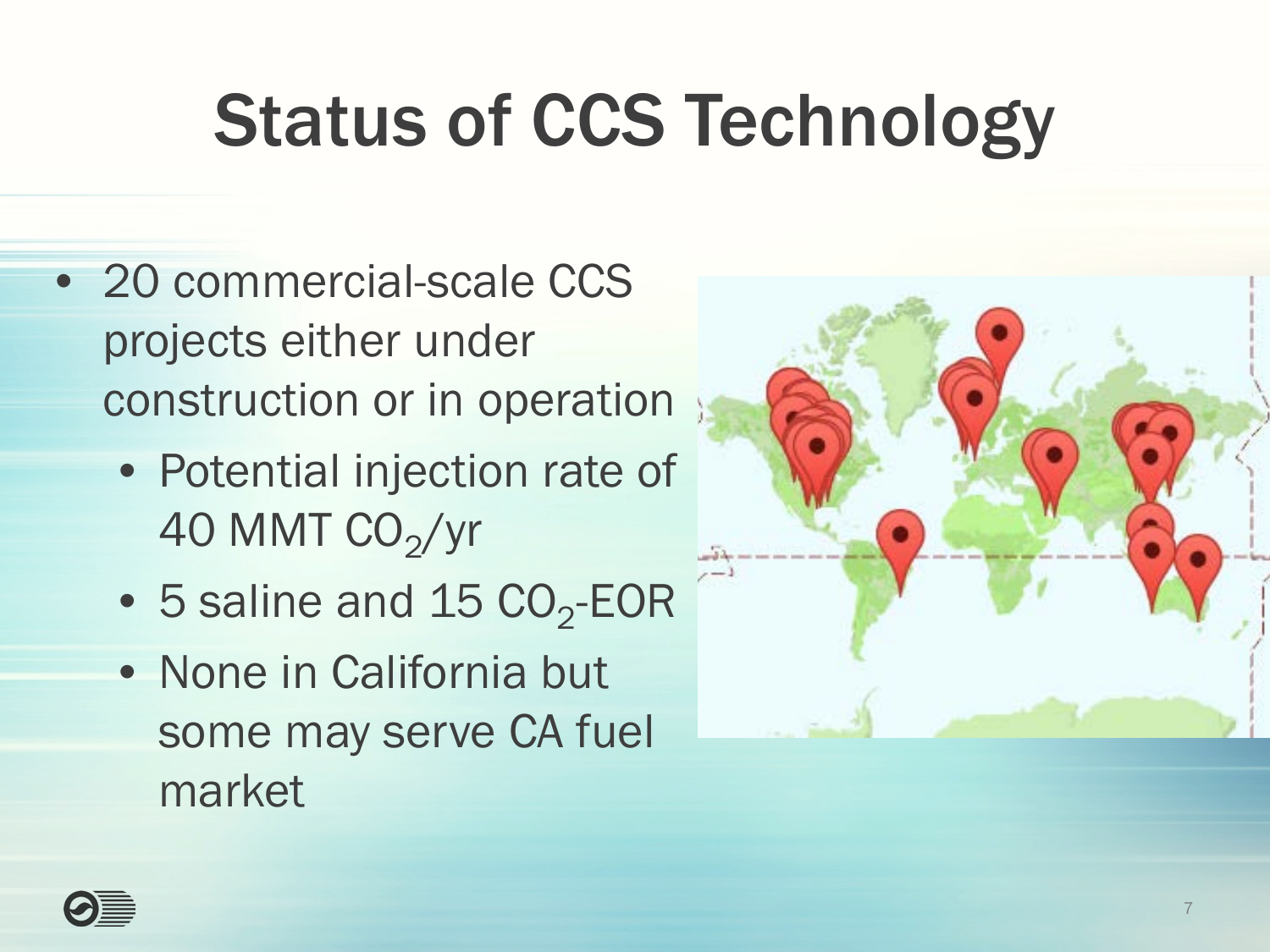# Status of CCS Regulations and Barriers

- Federal regulation governs current projects
	- US EPA underground injection control permits to protect drinking water sources (Safe Drinking Water Act). In CA:
		- Class VI (Sequestration) USEPA
		- Class II (Enhanced Oil Recovery) DOGGR
	- US EPA GHG reporting dependent on UIC permit
	- Included in US EPA Clean Power Plan
- Barriers: long term liability, pore space ownership, landowner considerations, costs and financing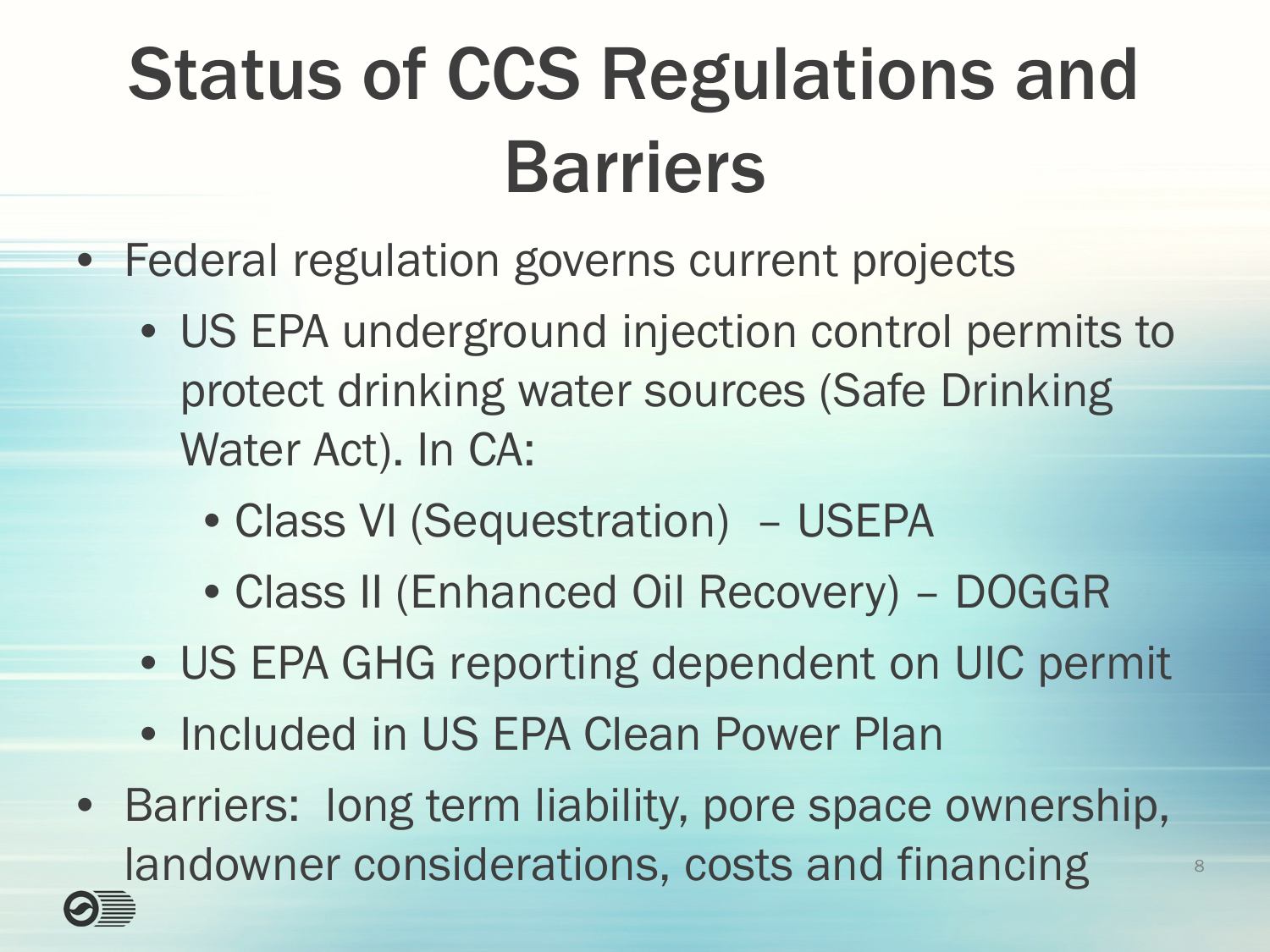#### Relevant Federal and State Agencies

- U.S. Department of Energy
- U.S. Environmental Protection Agency
- California Division of Oil, Gas and Geothermal Resources (DOGGR)
- California Geologic Survey
- California Energy Commission
- California Public Utilities Commission
- State Water Resources Control Board

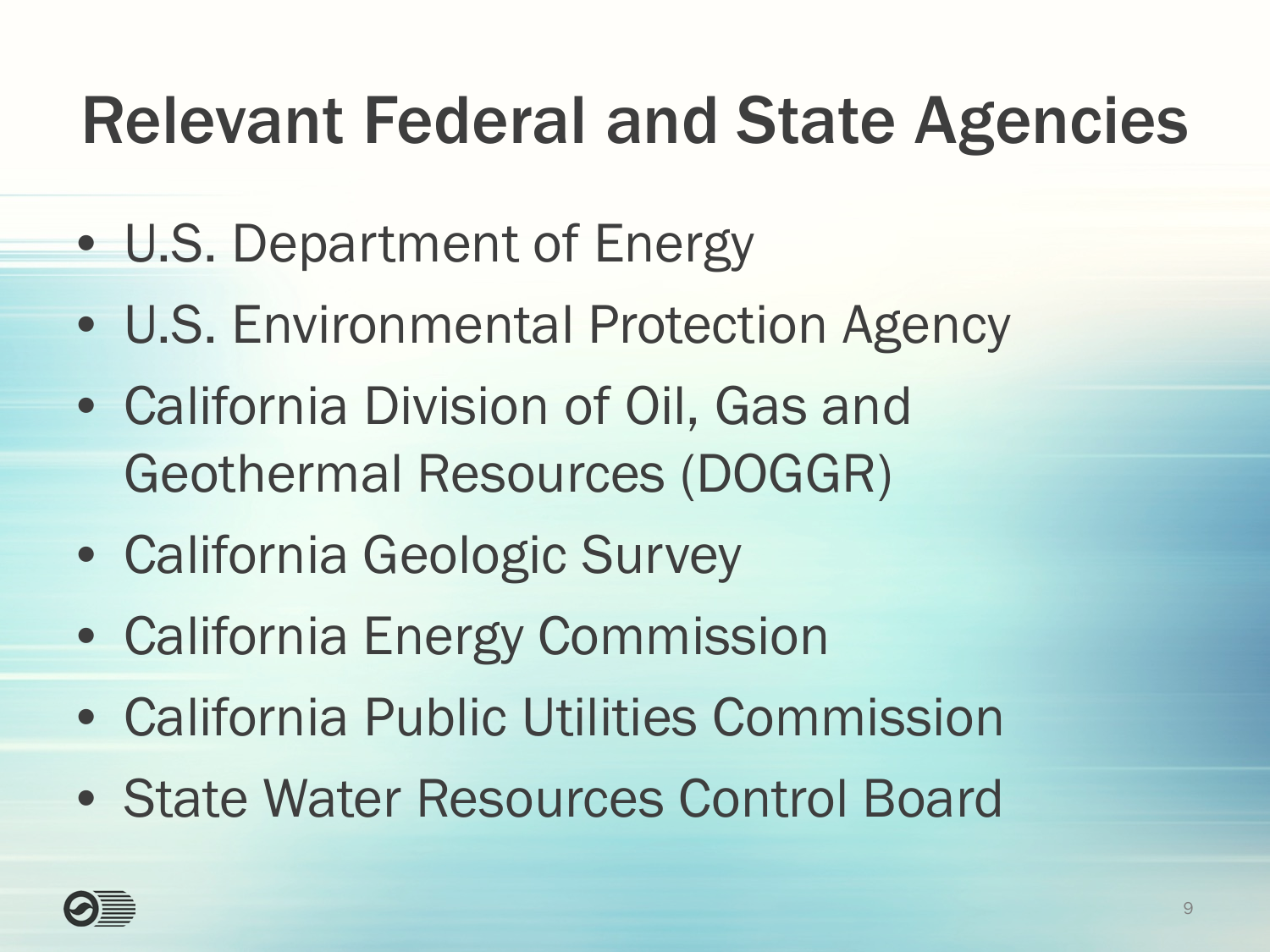#### Input from Environmental Organizations and EJ Community

- Several environmental organizations have expressed general support of CCS
	- Support strong standards to ensure permanence
- EJAC members have commented on CCS
	- Raised concerns on impact on land owners, appropriate life-cycle, increasing oil production  $(CO<sub>2</sub>-EOR)$ , and co-pollutants/sustainability

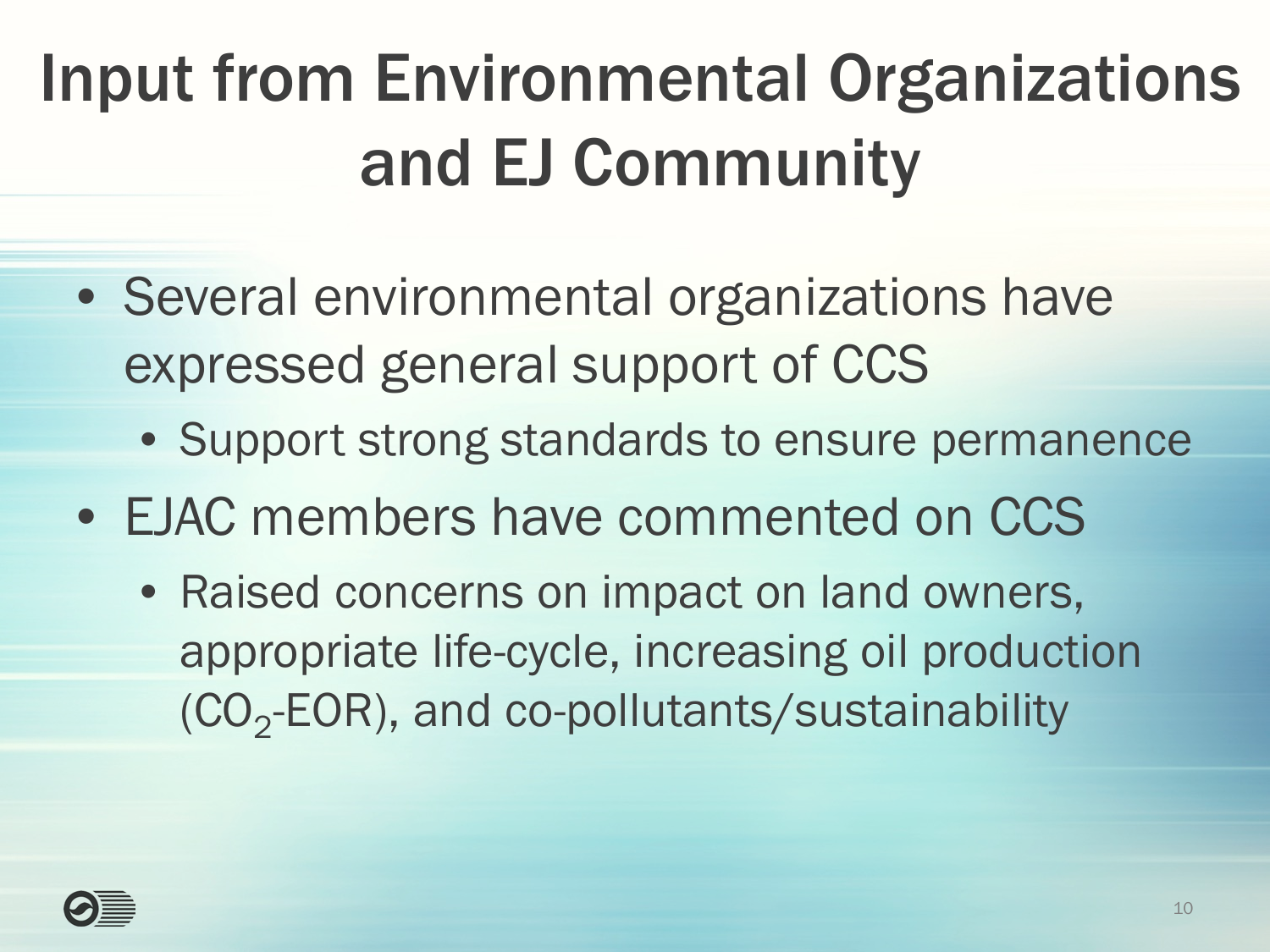# Potential for CCS in California

- $CO<sub>2</sub>$  storage potential in CA
	- 30-420 Gigatonne onshore formation capacity (California Geological Survey, 2011)
	- Offshore sub-seabed offers additional capacity
- Potential use in California's climate programs
	- Standalone strategy (e.g. refineries)
	- Compliance tool for market programs and standards:
		- Low Carbon Fuel Standard
		- Cap-and-Trade Program
		- Emission Performance Standard for Power Plants

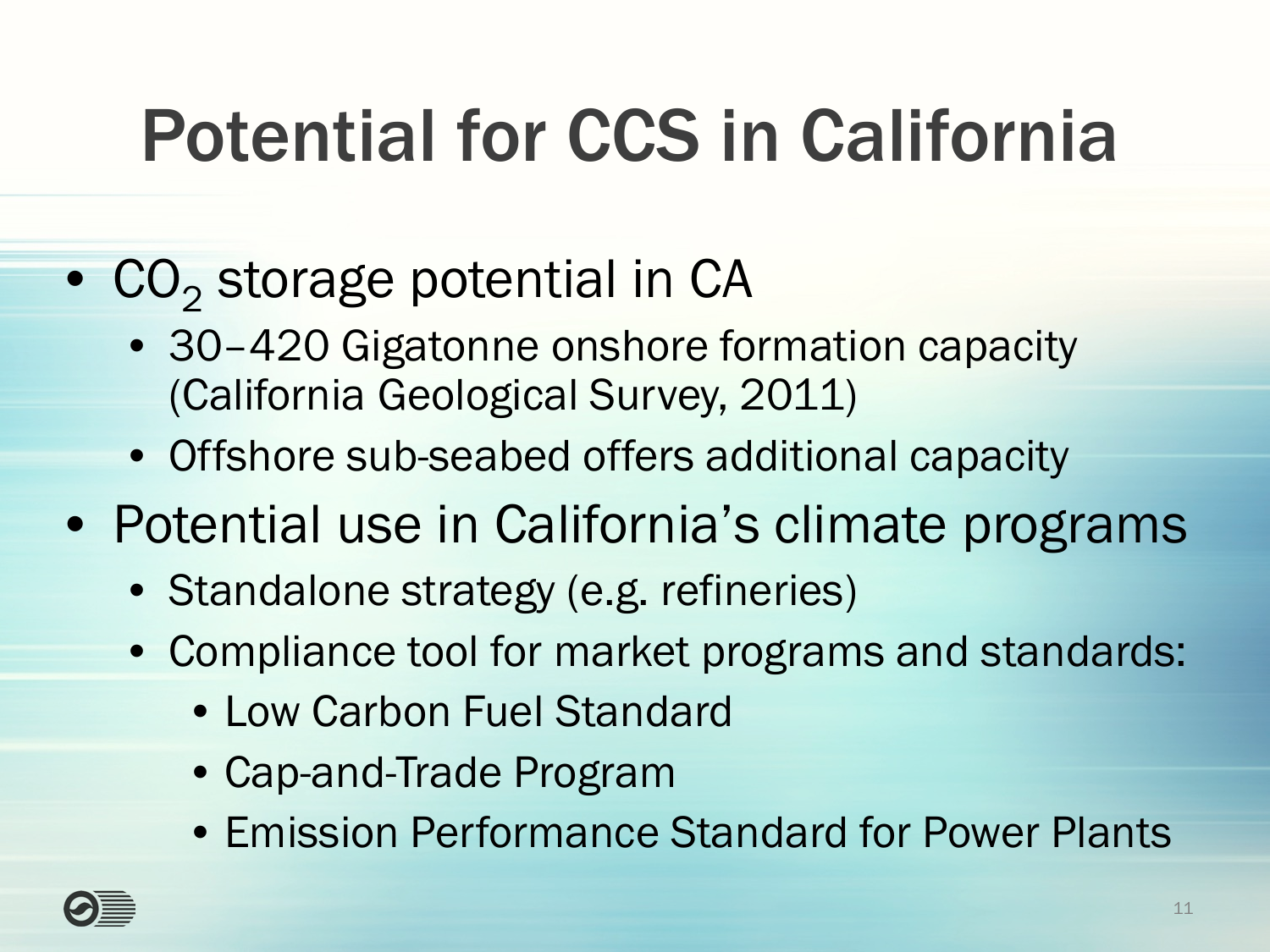#### Potential Sectors for Applying CCS

- Fuel production
	- **Ethanol plants**
	- Refineries
	- Gas processing
	- Hydrogen production
- Electricity generation
- Cement
- $\bullet$  Other large stationary  $CO<sub>2</sub>$  sources
- Costs vary by source
	- The purer the  $CO<sub>2</sub>$  stream, the less expensive
	- Fuel production, including  $H_2$  production, tend to have less expensive options amenable to near term projects.

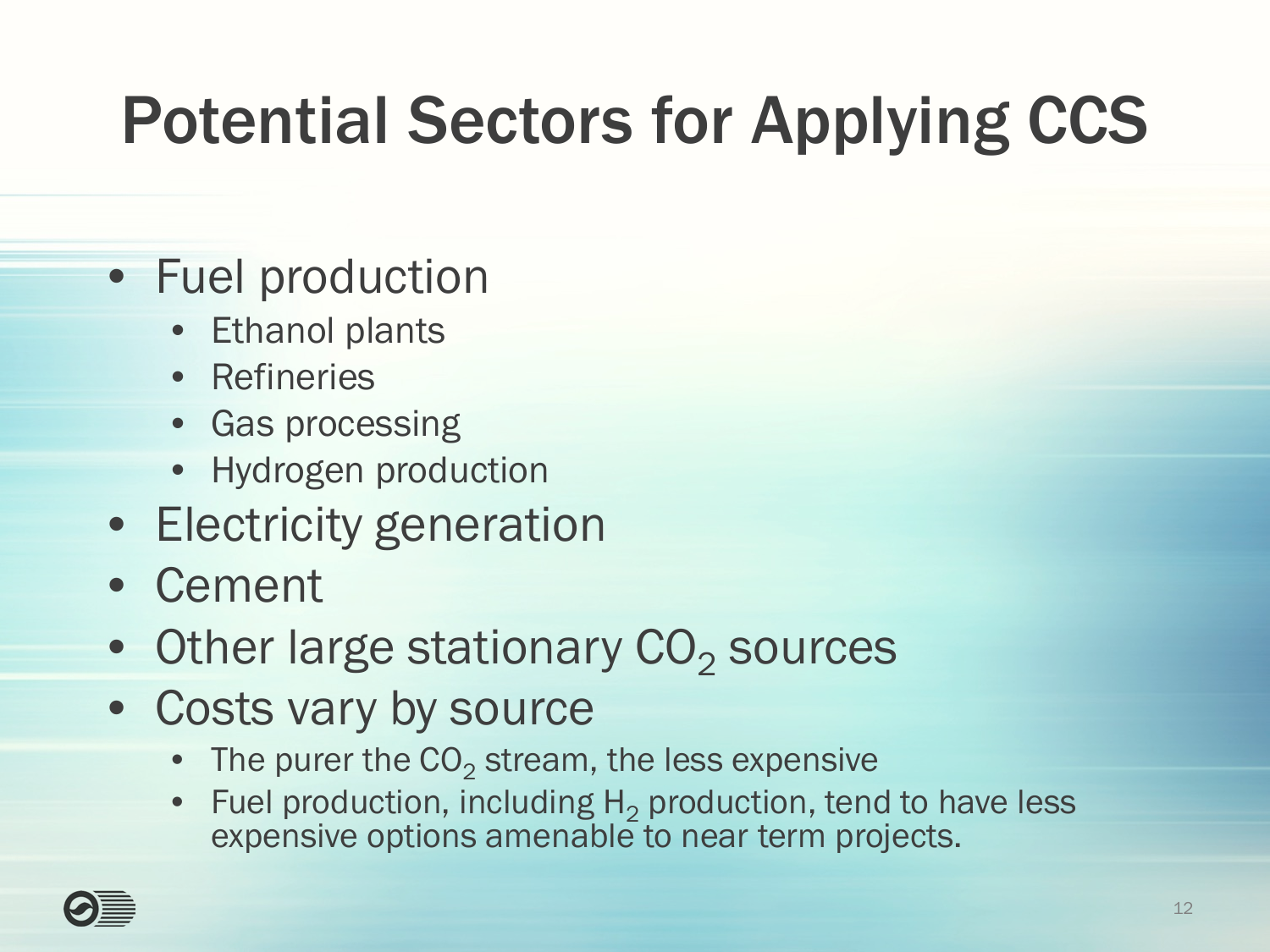#### Lessons Learned from Underground Natural Gas Storage Leaks

- Site selection is key
- Well integrity requirements need to be strong
- Rigorous monitoring is necessary
- Best practices need to be followed. DOE's National Energy Technology Lab's best practice manuals:
	- Site Characterization
	- Geologic Storage Formation Classification
	- Monitoring, Verification and Accounting
	- Simulation and Risk Assessment
	- Carbon Storage Systems and Well Management Activities
	- Public Outreach and Education

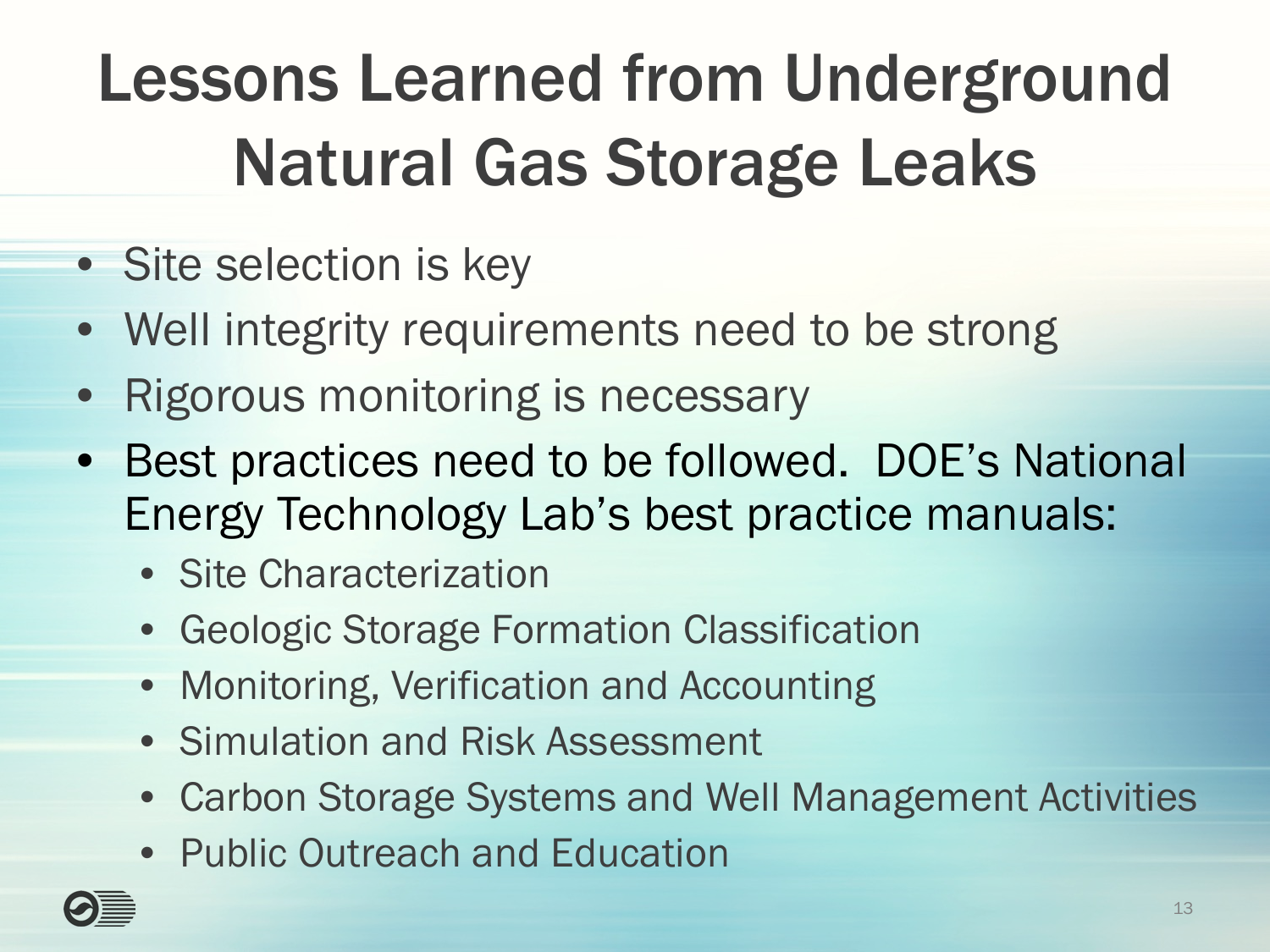# Storage Permanence and Risks

- Leak prevention to achieve maximum benefits and avoid environmental impacts
- Focus on avoiding or mitigating: water/soil impacts,  $CO<sub>2</sub>$  accumulation in enclosed/low lying areas, human-induced seismicity.
- Process: address concerns through comprehensive agency consultation, public process
- Lower risk: proper site selection, site and risk management, and regulatory standards
	- No CCS leaks recorded to date

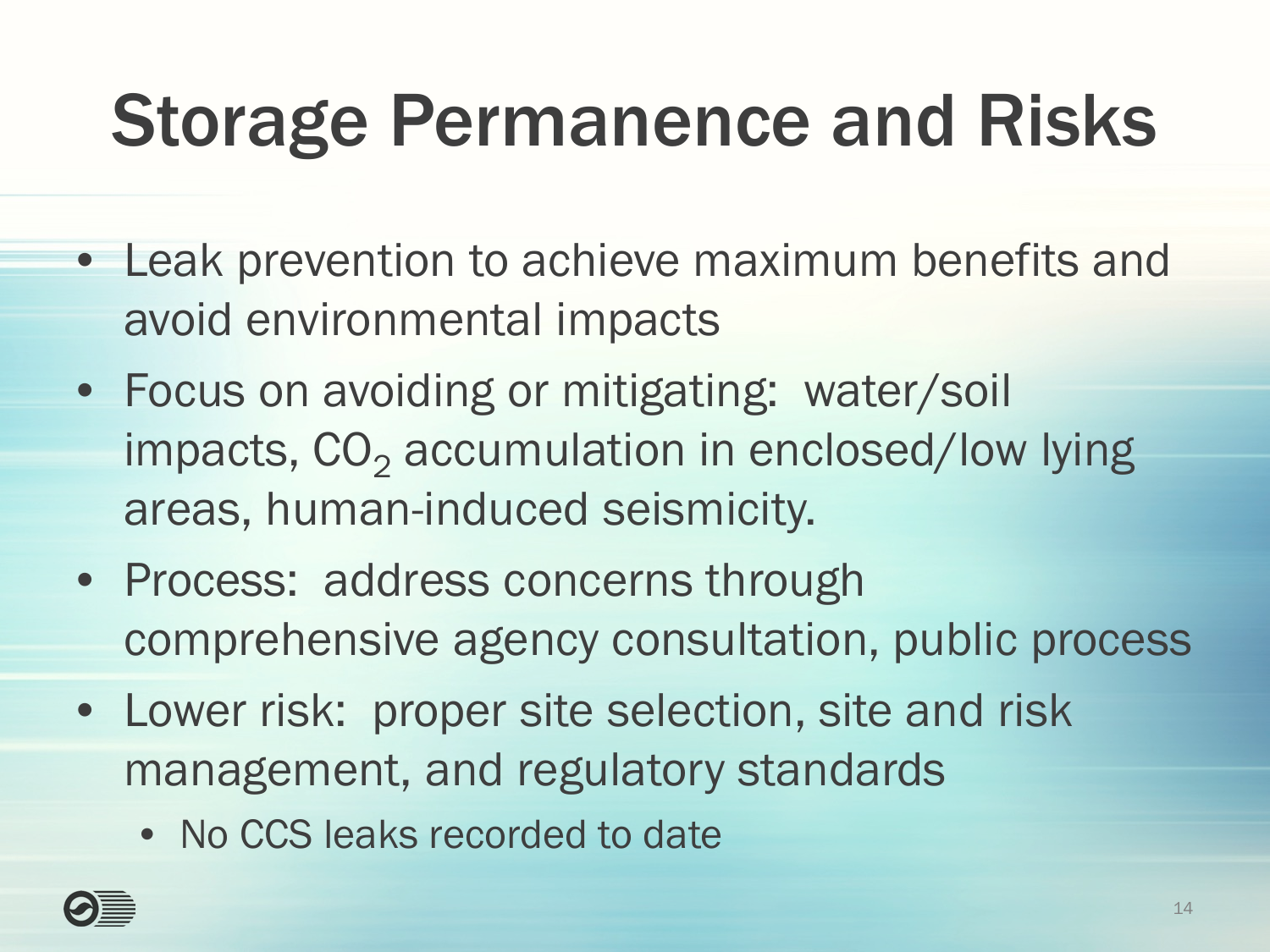#### Design Principles for CCS Program

- Protection of public health and the environment
- Robust GHG monitoring, reporting, and verification that ensure reductions are:
	- Real, permanent, quantifiable, and enforceable
- Focus on leak prevention
- Based on sound science
- Inclusion of expert state and federal agencies
- Transparent public process
- Serve as a model for other jurisdictions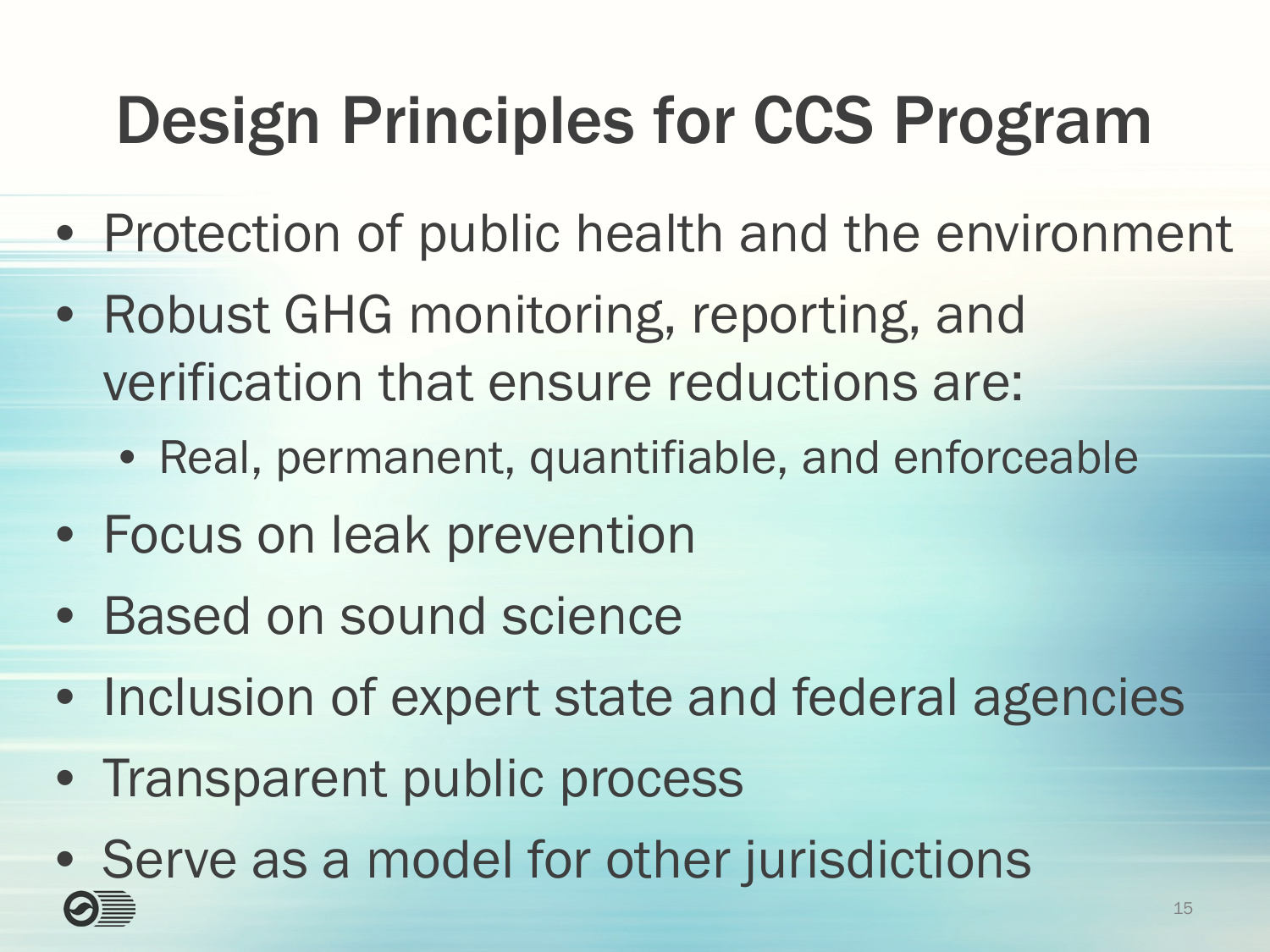# Process for CCS Projects

- USEPA: Underground injection control permit to protect drinking water
	- In CA: either USEPA for Class VI (Sequestration) or DOGGR for Class II (Enhanced Oil Recovery)
- ARB: Develop standards with expert input, build upon existing requirements
	- Evaluate project proposals with expert agencies
	- Transparent public process
	- Board approval of QM and protocols

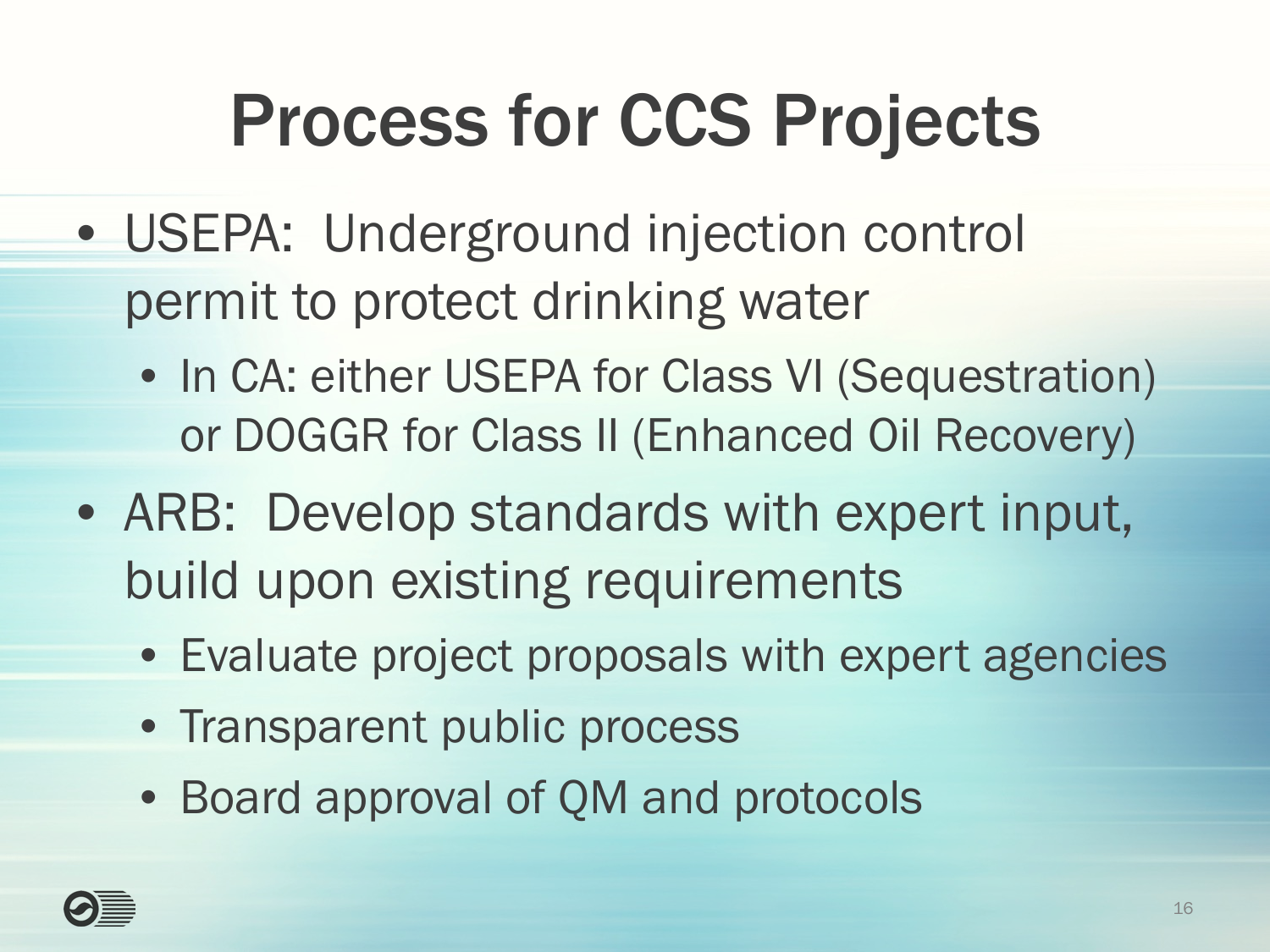#### ARB'S CCS Quantification Methodology and Protocol

- CCS Quantification Methodology (QM)
	- Accounting only
- Geologic Carbon Storage Permanence Protocol
	- A single procedure for CCS permanence analysis
	- Non-regulatory: incorporated by reference as appropriate into climate regulation/programs
	- Will be developed in consultation with state and federal agencies with robust stakeholder process

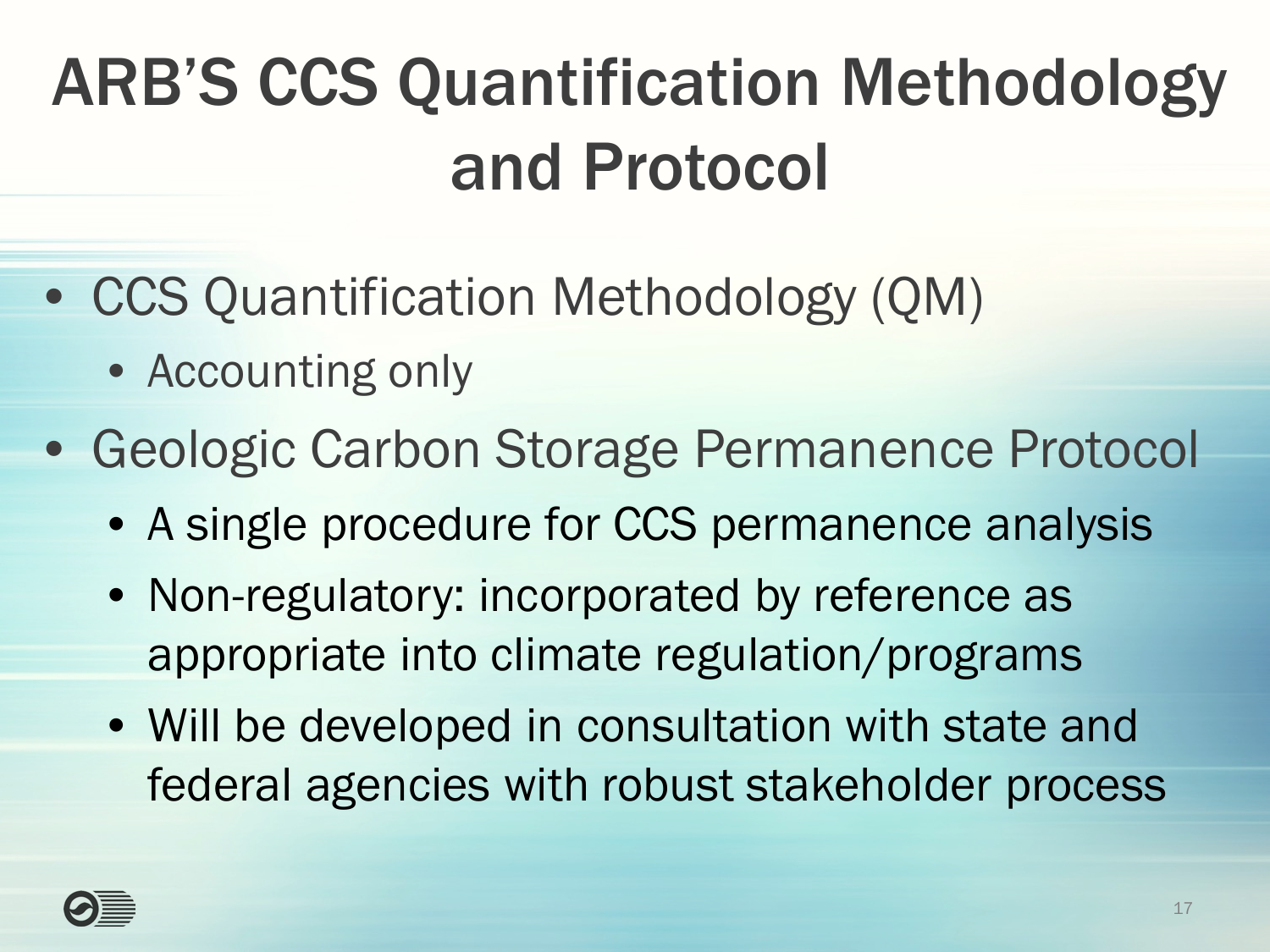# Timeline

• QM and protocol development